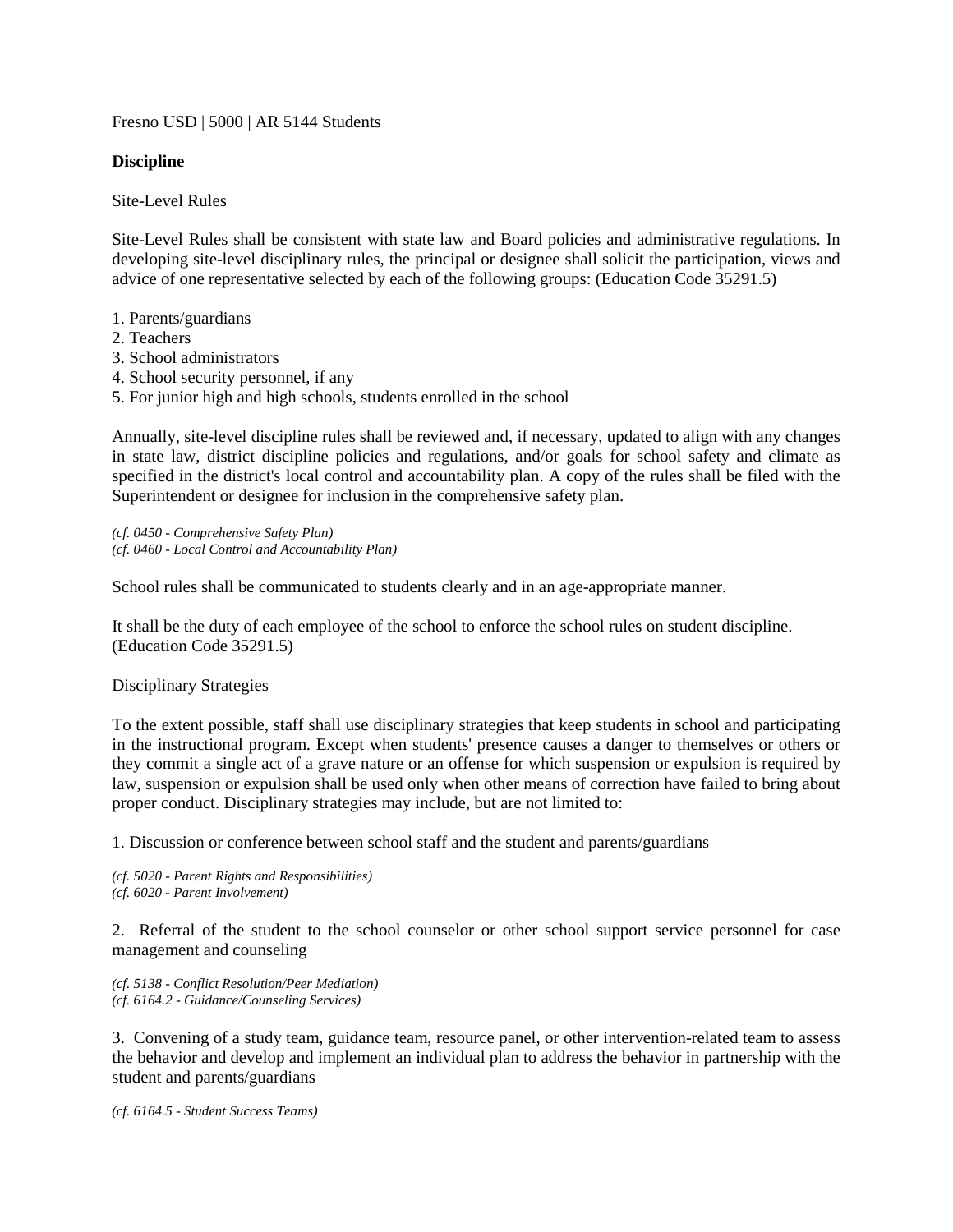4. When applicable, referral for a comprehensive psychosocial or psychoeducational assessment, including for purposes of creating an individualized education program or a Section 504 plan

*(cf. 6159 - Individualized Education Program) (cf. 6164.6 - Identification and Education under Section 504)*

5. Enrollment in a program for teaching prosocial behavior or anger management

6. Participation in a restorative justice program

7. A positive behavior support approach with tiered interventions that occur during the school day on campus

8. Participation in a social and emotional learning program that teaches students the ability to understand and manage emotions, develop caring and concern for others, make responsible decisions, establish positive relationships, and handle challenging situations capably

9. Participation in a program that is sensitive to the traumas experienced by students, focuses on students' behavioral health needs, and addresses those needs in a proactive manner

10. After-school programs that address specific behavioral issues or expose students to positive activities and behaviors, including, but not limited to, those operated in collaboration with local parent and community groups

*(cf. 5148.2 - Before/After School Programs)*

11. Recess restriction as provided in the section below entitled "Recess Restriction"

12. Detention after school hours as provided in the section below entitled "Detention After School"

13. Community service as provided in the section below entitled "Community Service"

14. In accordance with Board policy and administrative regulation, restriction or disqualification from participation in extracurricular activities

*(cf. 6145 - Extracurricular/Cocurricular Activities)*

15. Reassignment to an alternative educational environment

*(cf. 6158 - Independent Study) (cf. 6181 - Alternative Schools/Programs of Choice) (cf. 6184 - Continuation Education) (cf. 6185 - Community Day School)*

16. Suspension and expulsion in accordance with law, Board policy, and administrative regulation

*(cf. 5144.1 - Suspension and Expulsion/Due Process) (cf. 5144.2 - Suspension and Expulsion/Due Process (Students with Disabilities))*

When, by law or district policy, other means of correction are required to be implemented before a student could be suspended or expelled, any other means of correction implemented shall be documented and retained in the student's records. (Education Code 48900.5)

*(cf. 5125 - Student Records)*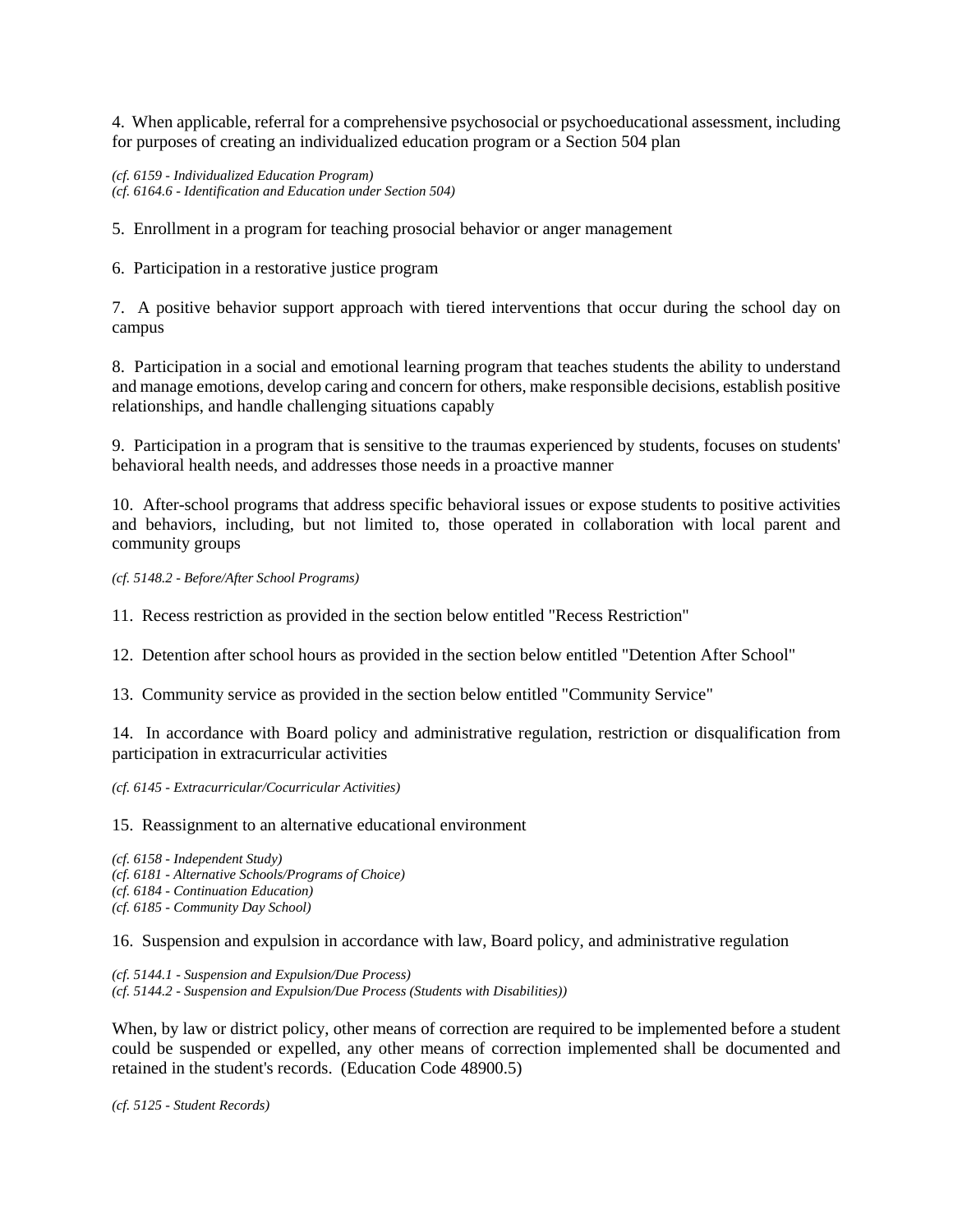## Recess Restriction

Teachers may restrict a student's recess time when they believe that this action is the most effective way to bring about improved behavior. When recess restriction involves the withholding of physical activity from a student, teachers shall try other disciplinary measures before imposing the restriction. Recess restriction shall be subject to the following conditions:

1. The student shall be given adequate time to use the restroom and get a drink or eat lunch, as appropriate.

2. The student shall remain under a certificated employee's supervision during the period of restriction.

3. The student's teacher shall inform the principal of any recess restrictions imposed.

*(cf. 5030 - Student Wellness) (cf. 6142.7 - Physical Education and Activity)*

Detention After School

Students may be detained for disciplinary reasons for up to one hour after the close of the maximum school day, or until the departure of the school bus to which they have been assigned if applicable. (5 CCR 307, 353)

The student shall not be detained unless the principal or designee notifies the parent/guardian.

Students shall remain under the supervision of a certificated employee during the period of detention.

Students may be offered the choice of serving their detention on Saturday rather than after school.

*(cf. 6176 - Weekend/Saturday Classes)*

Community Service

As part of or instead of disciplinary action, the Board, Superintendent, principal or principal's designee may require a student to perform community service during nonschool hours on school grounds or, with written permission of the student's parent/guardian, off school grounds. Such service may include, but is not limited to, community or school outdoor beautification, community or campus betterment, and teacher, peer, or youth assistance programs. (Education Code 48900.6)

This community service is not available for a student who has been suspended, pending expulsion, pursuant to Education Code 48915. However, if the recommended expulsion is not implemented or the expulsion itself is suspended, then a student may be required to perform community service for the resulting suspension. (Education Code 48900.6)

Notice to Parents/Guardians and Students

At the beginning of the school year, the Superintendent or designee shall notify parents/guardians, in writing, about the availability of district rules related to discipline. (Education Code 35291, 48980)

The Superintendent or designee shall also provide written notice of disciplinary rules to transfer students at